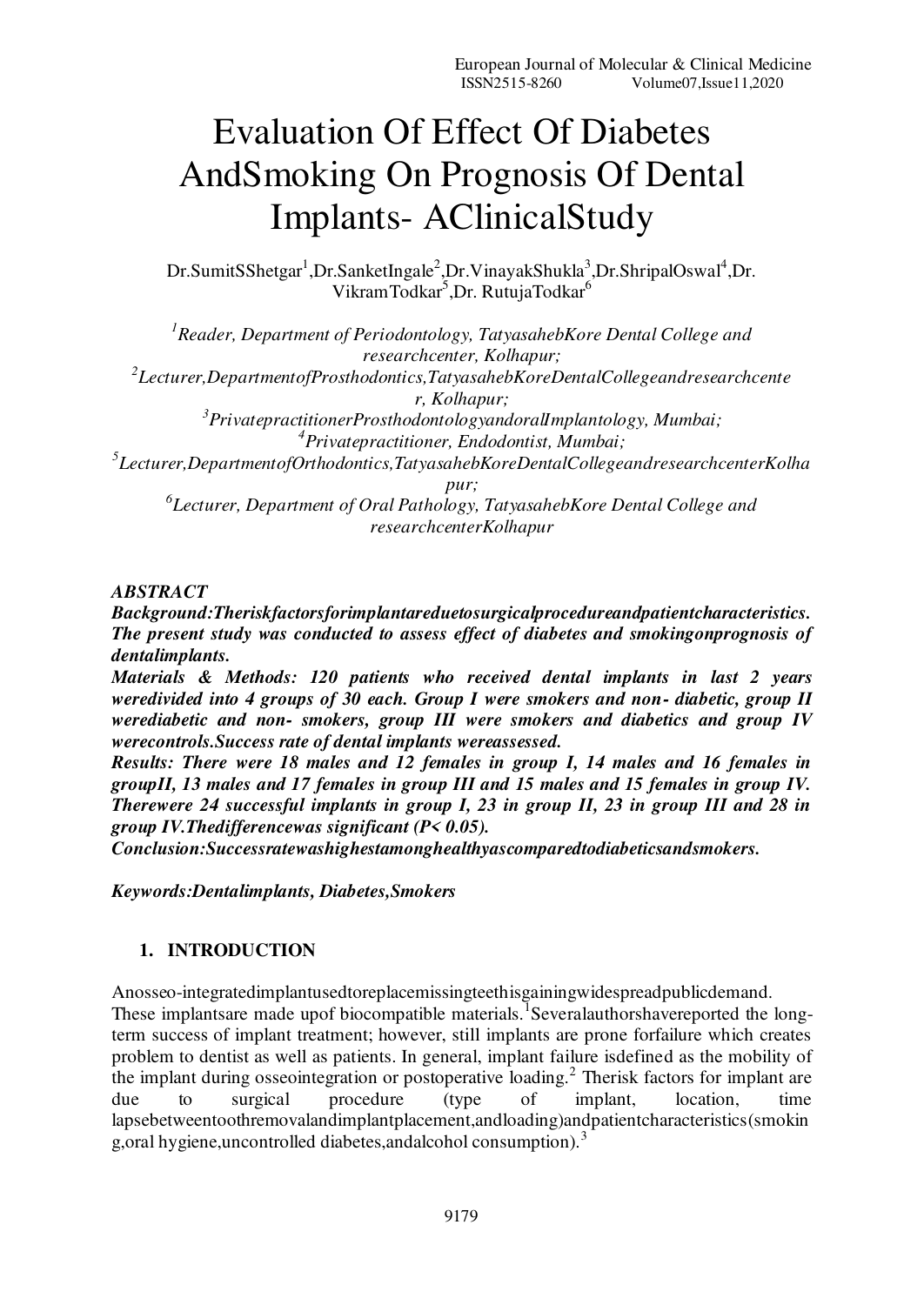Diabetes is a risk factor for periodontitis, which appears to develop at least twice as often indiabetics as in populations without diabetes. In addition, periodontal infection can affectglycaemic control in diabetic patients.<sup>4</sup>These coexisting conditions can lead to the gradualloss of tooth attachment to alveolar bone, resulting in tooth loss. Various studies report afailure rate of implants in smokers compared to nonsmokers, ranging from 6.5% to 20%. Thenegative impact of tobacco smoking in implant outcome may be related to multiple factorsandtheirmechanism maybemediated throughboth local and systemicbiologic routes.<sup>5</sup>

Bain and Moy<sup>6</sup> concluded that both systemic and local injury to the tissues occurs withsmoking and which is a common cause for decrease in tissue oxygenation, which internaffectswoundhealing. Heitz-MayfieldandHuynh-Ba<sup>7</sup> fromsystematicreviewfoundanincreased risk of peri-implantitis in smokers over nonsmokers. It has been observed that 1.69timesgreaterimplantfailuresinsmokersthaninnonsmokers.

Thepresentstudywasconductedto assesseffectof diabetes andsmokingon prognosisof dental implants.

## **2. MATERIALS&METHODS**

The present retrospective study comprised of 120 patients who received dental implantsinlast 2 years of both genders. All were informed regarding the study and their written consentwasobtained.

Particulars of the patients such as name, age, gender etc. was recorded. Patients were dividedinto 4 groups of 30 each. Group I were smokers and non- diabetic, group II were diabetic andnon- smokers, group III were smokers and diabetics and group IV were controls.Patientswere recalledregularly as assessedclinically and radiographically using digitalintraoralradiographs.Resultsthusobtainedweresubjectedtostatisticalanalysis.Pvaluelesst han

0.05wasconsideredsignificant.

# **3. RESULTS**

| <b>Groups</b> | GroupI                         | GroupII                              | GroupIII                    | GroupIV |
|---------------|--------------------------------|--------------------------------------|-----------------------------|---------|
| <b>Status</b> | <b>Smokers</b><br>non-diabetic | and   Diabetic<br>and<br>non-smokers | Smokers<br>and<br>diabetics | Healthy |
| M: F          | 8:12                           | 14:16                                | 13:17                       | 15:15   |

Table IDistributionofpatients

Table I shows that there were 18 males and 12 females in group I, 14 males and 16 females ingroupII,13malesand17femalesingroup IIIand 15malesand15femalesingroupIV.

GraphIDistribution ofpatients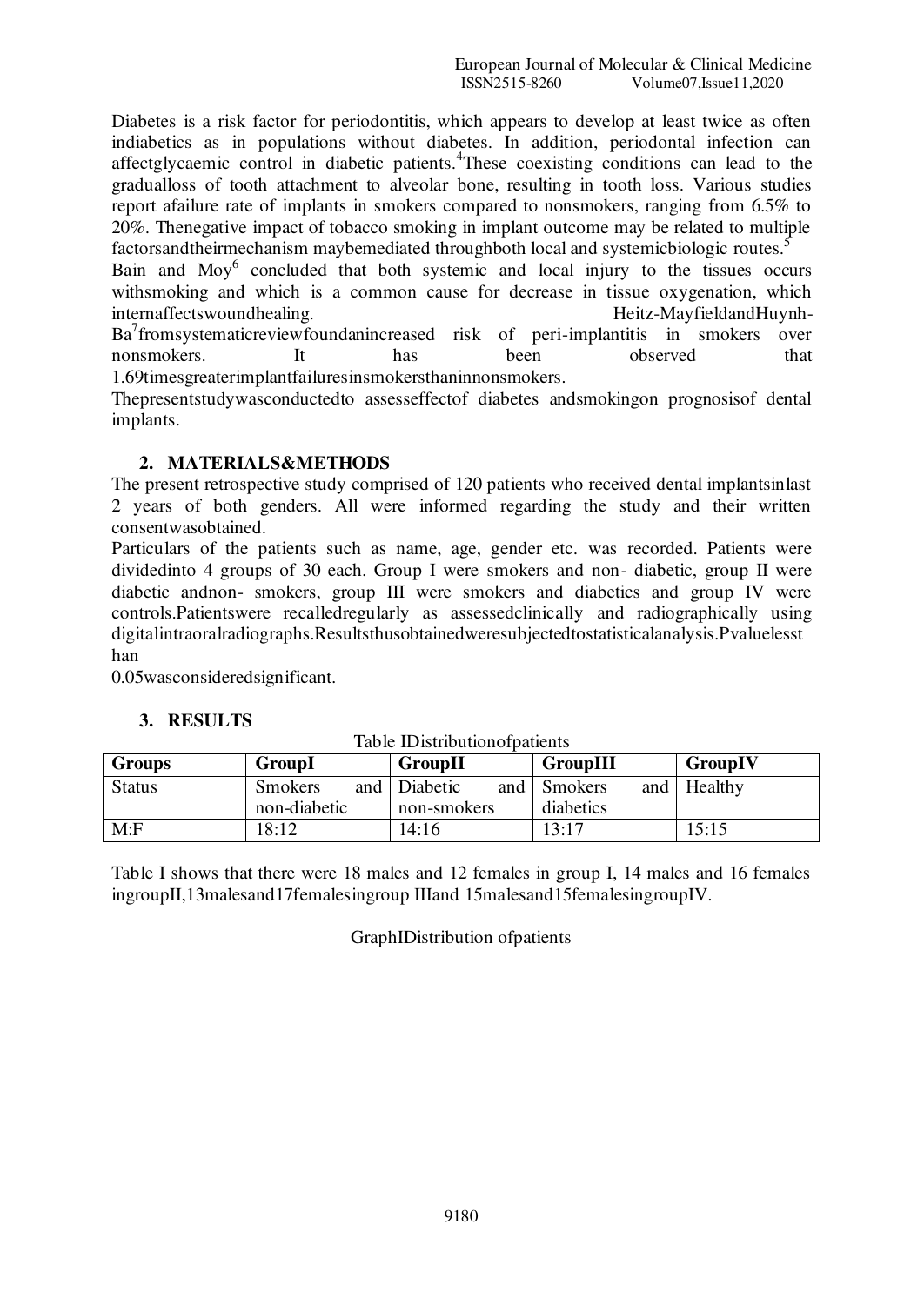European Journal of Molecular & Clinical Medicine<br>ISSN2515-8260 Volume07.Issue11.2020 Volume07,Issue11,2020



#### TableIIAssessmentofprognosisingroups

| <b>Groups</b> | <b>Success</b> | ັ<br>ັ<br><b>Failure</b> | <b>P</b> value |
|---------------|----------------|--------------------------|----------------|
| GroupI        | 24             | O                        | 0.021          |
| GroupII       | 25             |                          |                |
| Group III     | 23             |                          |                |
| GroupIV       | 28             |                          |                |

TableII,graphIIshowsthattherewere24successfulimplantsingroupI,23ingroupII,23ingroupIIIand 28 ingroupIV. Thedifference was significant (P<0.05).



#### Graph IIAssessmentofprognosisin groups

## **4. DISCUSSION**

Success rate ofimplant depends on many factors including oral hygiene, operator skill,implant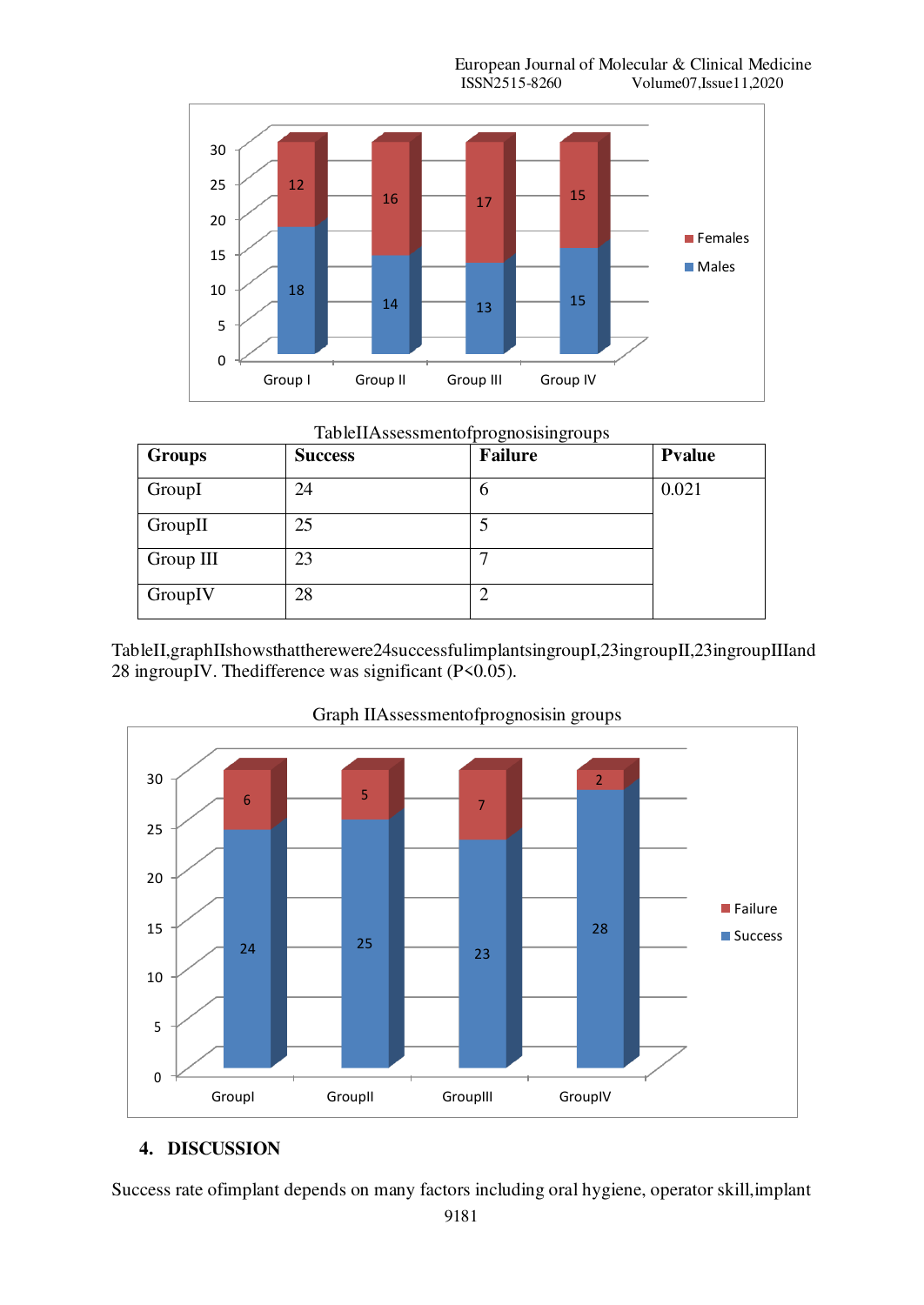material (type and length) used, bone quality and quantity, occlusal load, absence ofmedicalconditions,andpersonaloralhabitsuchassmoking. 8 Forimplantsuccess,immunological and genetic factors such as tumor necrosis factor-α and interleukin-1β havebeen recognized as markers.<sup>9</sup> Previously, success of implant was assessed by the absence ofmobility and apical radiolucency. However, presently, the width of the attached gingiva,associated medical problems, smoking, and width of the implant can be considered as problems, smoking, and width of the implant can be considered as keyfactorsinassessingthesuccessofimplant.Goutametal<sup>10</sup> fromthesystematicreviewobserved that smokers have greater chances of implant failure and complications compared tononsmokers. The present study was conducted to assess effect of diabetes and smoking onprognosisof dental implants.

In present study, there were 18 males and 12 females in group I, 14 males and 16 females  $\text{inputI},13\text{males}$  and 17 femalesing roup III and 15 males and 15 femalesing roup IV. Sain iet al<sup>11</sup> in their study a total of 60 patients were enrolled. The patients were categorizedinto four groups: Group 1: 15 patients who were non-diabetics but were chronic smokers,Group 2: 15 patients who were diabetics but were non smokers, Group 3: 15 patients whowere diabetics and were also chronic smokers, Group 4: 15 patients who were non-diabeticsand non smokers.Allthe demographic detailsof the patientswere recorded. Thepatientswere evaluated every month for a duration of 6 months after implant loading to check forsigns of bone loss and implant failure. Preoperative and follow up radiographs were collectedand compared. In the current study 29 patients were below 35years of age whereas 31patients were above 35 years of age. Out of 60 patients 34 were males and the rest 26 werefemales. Out of 15 cases of implants in group 1, there was failure in 4 cases. Number of casesof implant failures in group 2, 3 and 4 were 3, 6 and 1 respectively. In the current study thestatistical analysis showed that difference in the success rate of implants was statisticallysignificant betweengroups 1 and 3, group 1 and 4, group 2 and 3,group3 and 4. Howeverthe results were not significant between the groups 1 and 2, groups 2 and 4 with P-values of0.86,and 0.58 respectively.

We found that there were 24 successful implants in group I, 23 in group II, 23 ingroup IIIand 28 in group IV.Kumar et  $al^{12}$  in their study a total of 200 subjects were enrolled andwere divided into four study groups with 50 patients in each group as follows: Group 1:Smokersandnon-diabeticGroup2:Diabeticandnon-

smoker,Group3:Smokersanddiabetic,andGroup4:Controls.Onlythosepatientswereenrolledwho hadmissingmandibular first permanent molar and were scheduled to undergo prosthetic rehabilitation bydental implants. All the dental implant procedures were commenced under the hand of skilledand experienced surgeons. Follow-up was done upto a time period of 2years and prognosisof dental implants was recorded. Success rate of dental implants among patients of group 1,group 2, group 3 and group 4 was found to be 82%, 94%, 80% and 96% respectively.Significant results were obtained while comparing the prognosis of dental implants amonggroup 1 and group 2, group 1 and group 4, group 2 and group 4, and group 3 and group 4respectively.

## **5. CONCLUSION**

Authors found that success rate was highest among healthy followed by diabetics, smokersandcombination ofdiabeticand smokers together.

## **REFERENCES**

- [1] Loo WTY, Jin LJ, Cheung MNB, Wang M. The impact of diabetes on the success ofdentalimplants and periodontal disease.Afr JBiotechnol. 2009;8:5122-7.
- [2] GrisarK,SinhaD,SchoenaersJ,DormaarT,Politis C.RetrospectiveAnalysisofDental Implants Placed Between 2012 and 2014: Indications, Risk Factors, and